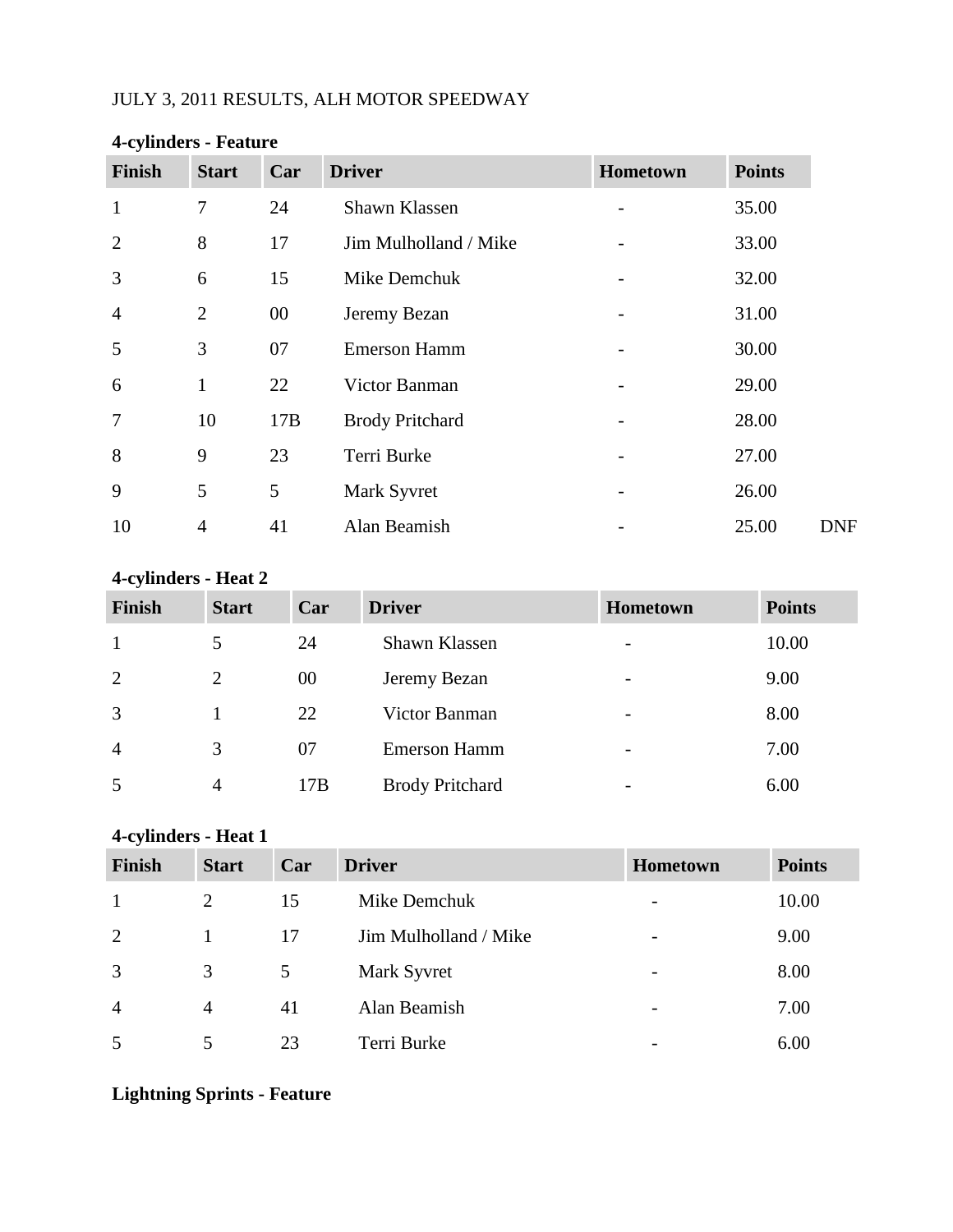| <b>Finish</b>  | <b>Start</b>   | Car            | <b>Driver</b>         | Hometown | <b>Points</b> |
|----------------|----------------|----------------|-----------------------|----------|---------------|
| $\mathbf{1}$   | 8              | 27             | Chris Unrau           |          | 35.00         |
| $\overline{2}$ | 3              | 18             | <b>Ryan Harms</b>     |          | 33.00         |
| 3              | 6              | 64             | <b>Tyson Hiebert</b>  |          | 32.00         |
| $\overline{4}$ | $\mathbf{1}$   | 77X            | Mike Sapinski         |          | 31.00         |
| 5              | 11             | 31             | Frank Elias / Eric    |          | 30.00         |
| 6              | 5              | 10             | Amber Balcaen / Ward  |          | 29.00         |
| $\overline{7}$ | $\overline{4}$ | 5              | Chris Sorin           |          | 28.00         |
| 8              | 9              | 4C             | Chris Bouwman         |          | 27.00         |
| 9              | $\overline{7}$ | $\overline{4}$ | <b>Robert Saindon</b> |          | 26.00         |
| 10             | 10             | 7              | <b>Brent Steg</b>     |          | 25.00         |
| 11             | $\overline{2}$ | 21             | <b>Brian Harris</b>   |          | 24.00         |

# **Lightning Sprints - Heat 2**

| Finish         | <b>Start</b>   | Car            | <b>Driver</b>        | Hometown                 | <b>Points</b> |
|----------------|----------------|----------------|----------------------|--------------------------|---------------|
| -1             | 5              | 64             | <b>Tyson Hiebert</b> | $\overline{\phantom{a}}$ | 10.00         |
| 2              | 3              | 21             | Brian Harris         | $\overline{\phantom{0}}$ | 9.00          |
| 3              | 2              | 18             | Ryan Harms           | $\overline{\phantom{0}}$ | 8.00          |
| $\overline{4}$ | $\overline{4}$ | $\overline{4}$ | Robert Saindon       | $\overline{\phantom{0}}$ | 7.00          |
| 5              |                |                | <b>Brent Steg</b>    | $\overline{\phantom{0}}$ | 6.00          |

# **Lightning Sprints - Heat 1**

| <b>Finish</b>  | <b>Start</b>   | Car | <b>Driver</b>        | Hometown                 | <b>Points</b> |            |
|----------------|----------------|-----|----------------------|--------------------------|---------------|------------|
| 1              |                | 27  | Chris Unrau          |                          | 10.00         |            |
| 2              | 3              | 5   | Chris Sorin          | $\overline{\phantom{a}}$ | 9.00          |            |
| 3              | 6              | 10  | Amber Balcaen / Ward |                          | 8.00          |            |
| $\overline{4}$ | 5              | 77X | Mike Sapinski        | -                        | 7.00          |            |
| 5              | $\overline{2}$ | 4C  | Chris Bouwman        |                          | 6.00          |            |
| 6              | $\overline{4}$ | 31  | Frank Elias / Eric   |                          | 5.00          | <b>DNF</b> |

### **Midwest Modifieds - Feature**